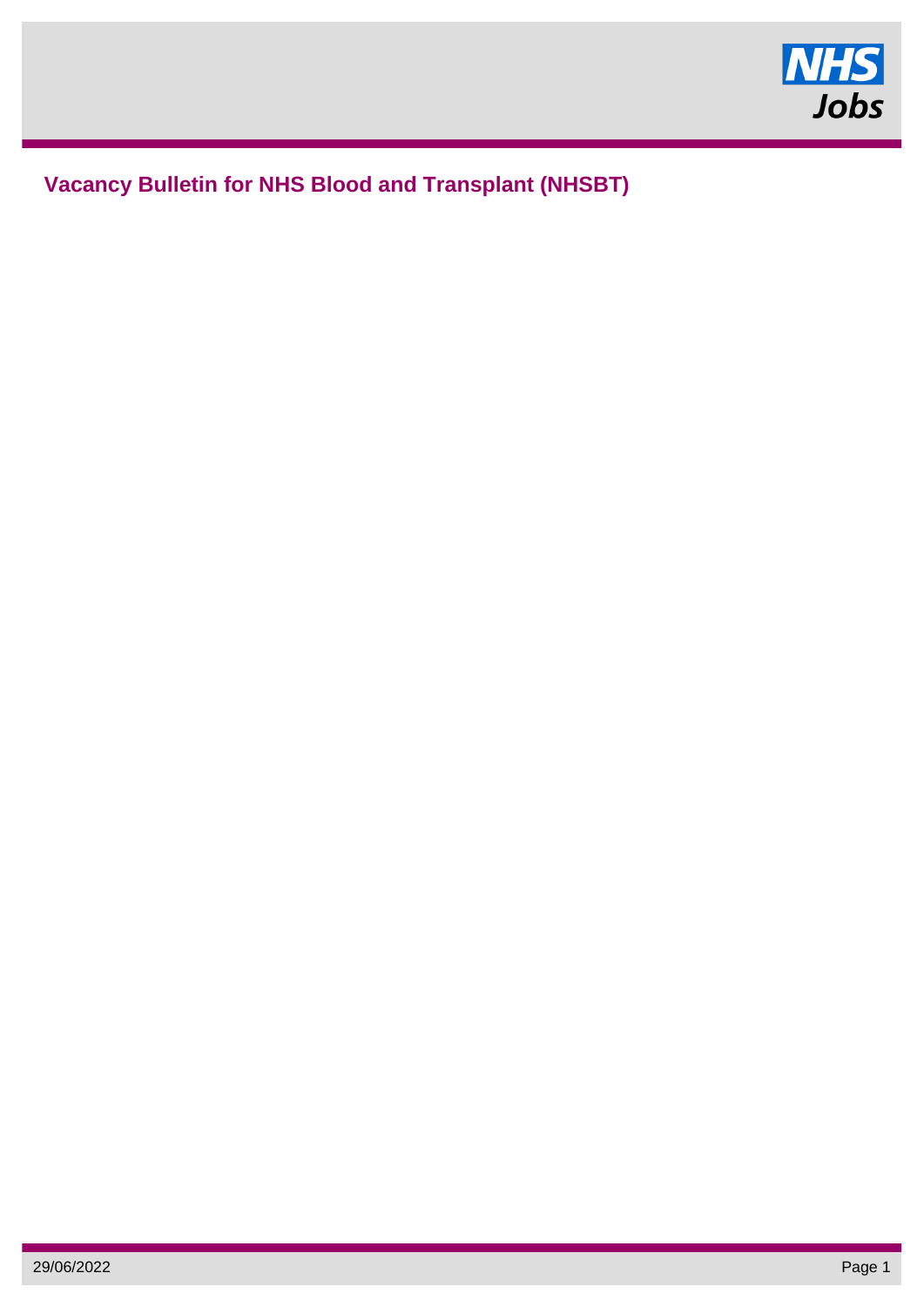

## **Restricted Vacancies**

## **Administrative & Clerical**

### **Business Continuity Manager**

**National - See Advert - Assistant Director Governance & Resilience** (NHS Blood and Transplant (NHSBT)) **Salary:** £40,057 to £45,839 pa + HCAS where applicable **Working Pattern:** Full time **Job Type:** Fixed term **Reference:** 918-QM9615R **Closing Date:** 05 Jul 2022

This is a national vacancy, the successful candidate may be based at any of our main centres in the UK, final location to be agreed at interview.

This vacancy is on a fixed term/ secondment basis. Secondments will be considered for NHSBT staff wishing to apply for this role.

This is an exciting opportunity that gives the post holder opportunity to work closely with a wide variety of people and departments across the organisation and is an excellent role for those wishing to expand their knowledge and experience within NHSBT.

Reporting to the Head of Business Continuity Management, the role involves the management of the day to day resilience and business continuity requirements of NHSBT, and ensuring compliance with legislative and regulatory requirements. The role also involves the management of elements of the ISO22301 certification programme.

The post holder will deliver training, facilitate exercises and represent NHSBT with external stakeholders, and there will also be a need to engage and influence senior management. The post holder therefore will require excellent presentational skills, both verbal and written.

Working frequently with minimal supervision, the post holder will need to be a self starter, driven to excellence and with the proven ability to negotiate and influence at all levels. As we emerge from Covid considerable travel across the NHSBT estate is likely and overnights stays will be required on a regular basis.

For Further information and enquiries please contact Tom Cowdrey at tom.cowdrey@nhsbt.nhs.uk

This vacancy will close at midnight on 5th March 2022

For further details contact Tom Cowdrey on tom.cowdrey@nhsbt.nhs.uk